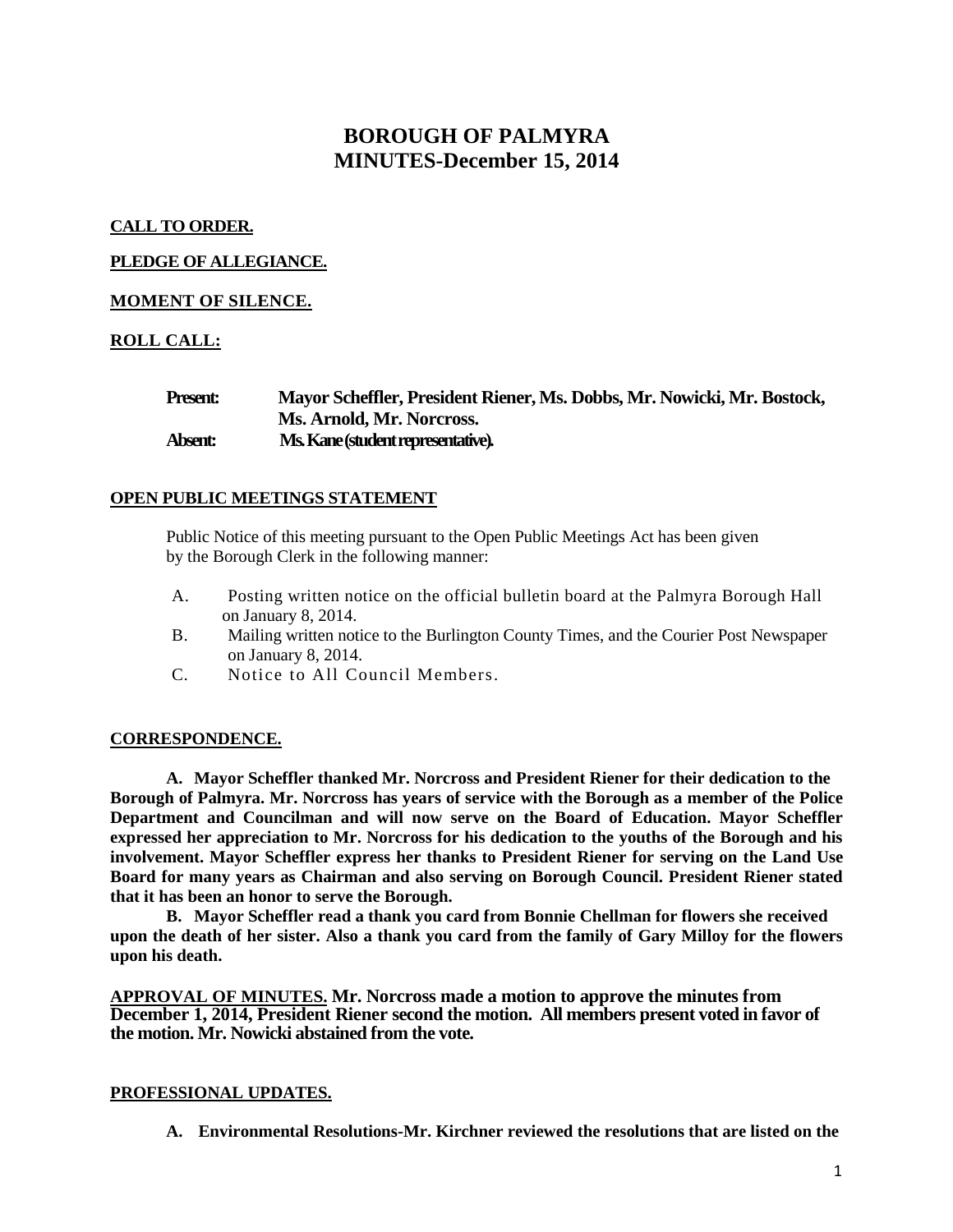**agenda for council's approval this evening. There are two change order resolutions, one is for Eagle Construction for work on the sewer plant project and the other is for J. Fletcher Creamer & Son for the sign project. There are two resolutions for award, one for the small dump truck for public works/sewer and also for a wheel loaders for public works/sewer. Mr. Kirchner informed the council that he will have the award of collection system repair, award of the generator preventive maintenance for the sewer plant and the award of the maintenance contract for the sewer plant. The dog park at Legion Field is completed, they are working on the clay for the warning track and the benches should be installed in a few weeks. President Riener inquired about the equipment left on the site and how much longer will it need to be there. Mr. Kirchner replied that it is standard practice for a contractor to leave equipment on site till the project is completed. Mr. Bostock inquired about the material for the warning track. Mr. Kirchner explained that it is a new style of clay that doesn't wear down and creates more drainage. President Riener inquired if the batting cages were going to be updated. Mr. Kirchner replied that the cages were not part of this project. Mr. Kirchner informed council that Ethel B. Hardy Park is still waiting on the picnic table to be delivered. The sewer plant has switched over to the other tank and the Korman pumping station is back on line. Mr. Kirchner reviewed the issue with Lewandowski Construction and that the resolution to draw funds from their maintenance bond is on the agenda this evening. Lewandowski Construction did not complete the punch list of the project and have been unresponsive to the Borough. Mr. Norcross discussed that Eagle Construction of Burlington has been one of the better contractors that the Borough has hired.** 

**B. CGP & H-Mr. Gural review the report from Mr. Gerkins about the grant projects. There was funding requested to implent a traffic calming measurers within the Broad Street corridor. The safe routes to schools program is to construct an internal drop-off at the Charles Street School. Palmyra has applied for funding for municipal aid to reconstruct a portion of South Broad Street from Legion Field (Park Ave) to Public Road. The Borough is awaiting word of funding for all of these grants. The grants that were submitted but Palmyra did not receive the funding was; a request to fund a new counselor at the Charles Street to implement Response to Intervention programming in the school. A grant application was denied for the funding for a Market Study for the Route 73 South Redevelopment area and also a grant for the COPS hiring program for a new K9 officer. The Small Cities Public Facilities for the reconstruction of a portion of West 2nd Street from Market to Orchard was also denied. The Burlington County Bridge Commission prepared the majority of the grant applications for the Borough.** 

**C. ERM- Mr. Nowicki stepped down from the dais. Mr. Gural gave the report for Environmental Resources Management. They have prepared a letter to request that NJDEP disburse some of the funding from the HDSRF grant this month. The next step is to meet with representatives of Palmyra Cove, since the bulk of the pending work is on their property.** 

**D. Litigation-Mr. Nowicki returned to the dais. Mr. Rosenberg informed council that there is a meeting scheduled on Wednesday for the ongoing landlord litigation. Mayor Scheffler explained that she is available any day but Wednesday. Mr. Gural and Ms. Arnold will attend with Mr. Rosenberg.** 

### **ORDINANCES ON SECOND READING.**

**A. Ordinance 2014-15, An Ordinance Of The Borough Of Palmyra Amending The Sewer Usage Rates And Connection Fees. Mayor Scheffler explained that this ordinance is being withdrawn for this year. The Borough needs to meet with a business first about their sewer usage before this ordinance can be adopted.** 

**A. Ordinance 2014-19, An Ordinance Of The Borough Of Palmyra Amending The**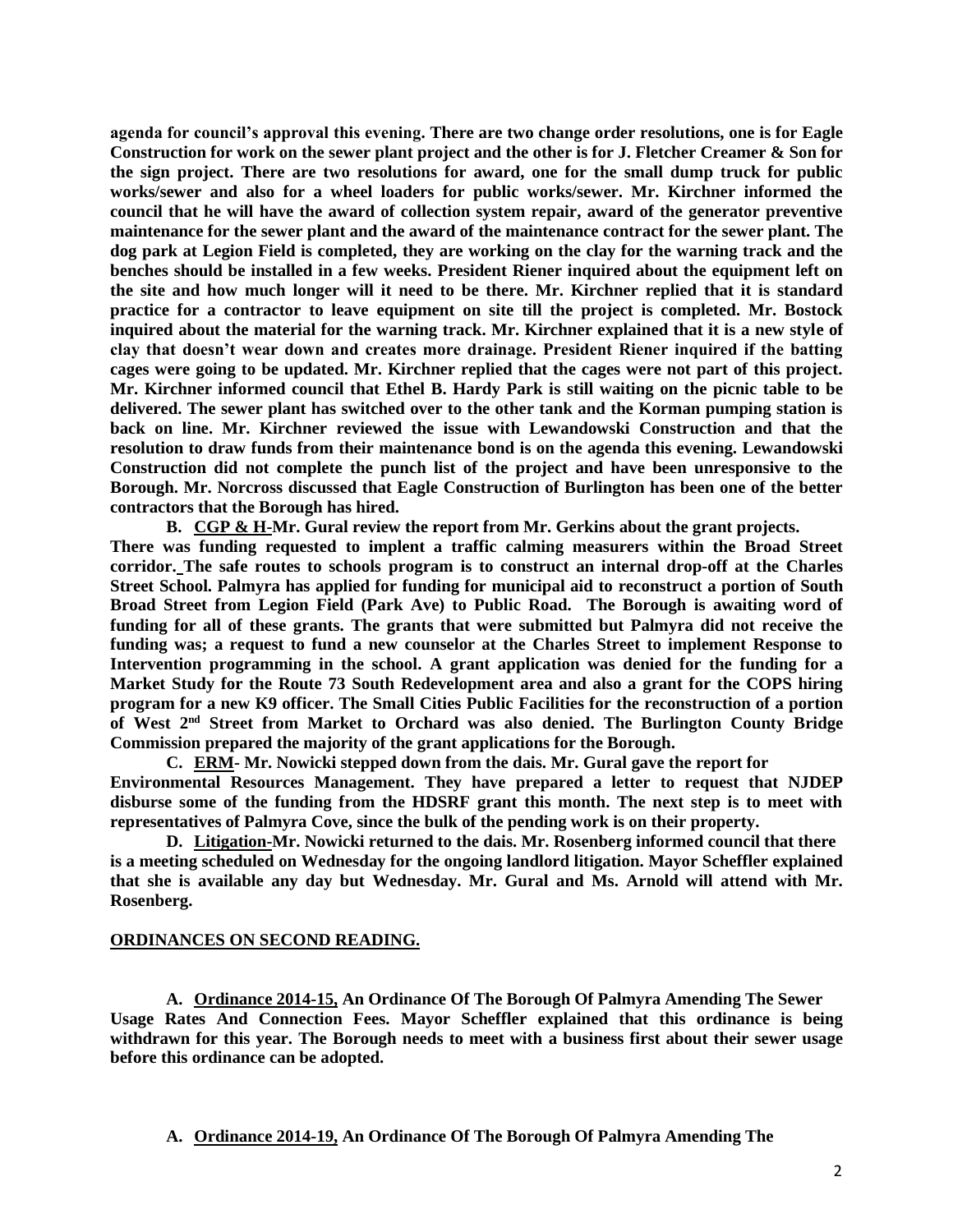**Personnel Policies And Procedures Manual Regarding Health Benefits For Retired Employees And Opting Out Of Health Care Benefits. Mayor Scheffler explained that this ordinance accomplished two items. It removes the age limit for acquiring health benefits at retirement. The ordinance requires that a non-uniformed employee have 25 years in the state pension system and 20 years working for the Borough. The ordinance also elimates paying an employee for opting out of health care benefits. Mr. Norcross made a motion to open the ordinance for the public hearing, Mr. Nowicki second the motion. All members present voted in favor of the motion. No one wishing to be heard, President Riener made a motion to close the public portion, Mr. Norcross second the motion. All members present voted in favor of the motion. Mr. Norcross made a motion to adopt the ordinance on second reading, Ms. Dobbs second the motion. At the call of the roll, the vote was:**

**AYES: President Riener, Ms. Dobbs, Mr. Nowicki, Mr. Bostock, Ms. Arnold, Mr. Norcross.**

**NAYES: None. The ordinance was adopted on second and final reading and will become effective after publication according to law.** 

**RESOLUTIONS. Consent Agenda- Resolution 2014-217 and 2014-218 and Resolution 2014-229 to 2014-238 will be enacted as a single motion, if any resolution needs additional discussion it will be removed from the consent agenda and voted on separately. Mayor Scheffler read the titles into the record. Resolution 2014-238 amount of approval for the bill list is amended to \$2,771,453.67 for some additional bills that need to be added. Mr. Norcross made a motion to approve the consent agenda, Mr. Bostock second the motion. At the call of the roll, the vote was:**

**AYES: President Riener, Ms. Dobbs, Mr. Bostock, Ms. Arnold, Mr. Norcross. NAYES: None. ABSTAIN: Mr. Nowicki.** 

- **A. Resolution 2014-217, Resolution Authorizing A Special Emergency Appropriation Pursuant To N.J. S. 4A:4-53, For The Purpose Of Codification Of Ordinances.**
- **B. Resolution 2014-218, Resolution Awarding Codification Services To General Code LLC In The Amount Of \$9,700.**
- **C. Resolution 2014-229, Resolution Of The Borough Of Palmyra Approving Contract Change Order #2 For J. Fletcher Creamer & Son Inc. For Sign Installation Improvement Project In The Amount Of \$350.00.**
- **D. Resolution 2014-230, Resolution To Transfer Funds In The 2014 Budget.**
- **E. Resolution 2014-231, Resolution Authorizing Refund Of Tax Overpayments (Veteran Deduction).**
- **F. Resolution 2014-232, Resolution Approving Stipulation Of Settlement Tax Court-River View Mews LLC Block 155.01/Lot 3.01-Harbour Drive.**
- **G. Resolution 2014-233, Resolution Awarding Small Dump Truck To Winner Ford In The Amount Of \$84,967.00.**
- **H. Resolution 2014-234, Resolution Awarding Wheeled Loader To Trico In The Amount Of \$90,626.00.**
- **I. Resolution 2014-235, Resolution Approving Change Order #1 For Eagle Construction Inc. For Sludge Thickening & Odor Control Improvements In The Amount Of \$51,102.30.**
- **J. Resolution 2014-236 Resolution To Cancel Outstanding Checks.**
- **K. Resolution 2014-237, Resolution To Cancel Debits And Credits Of \$10.00 Or Less.**
- **L. Resolution 2014-238, Resolution Authorizing The Payment Of Bills For November, 2014 In The Amount Of \$\$2,771,453.67.**
- **M. Resolution 2014-239, Resolution Authorizing The Commencement Of Draw Down Proceeding Against The Maintenance Bond Posted By Lewandowski Construction Industries, LLC For Contract P-2011-3 For Various Street Improvements. Mr.**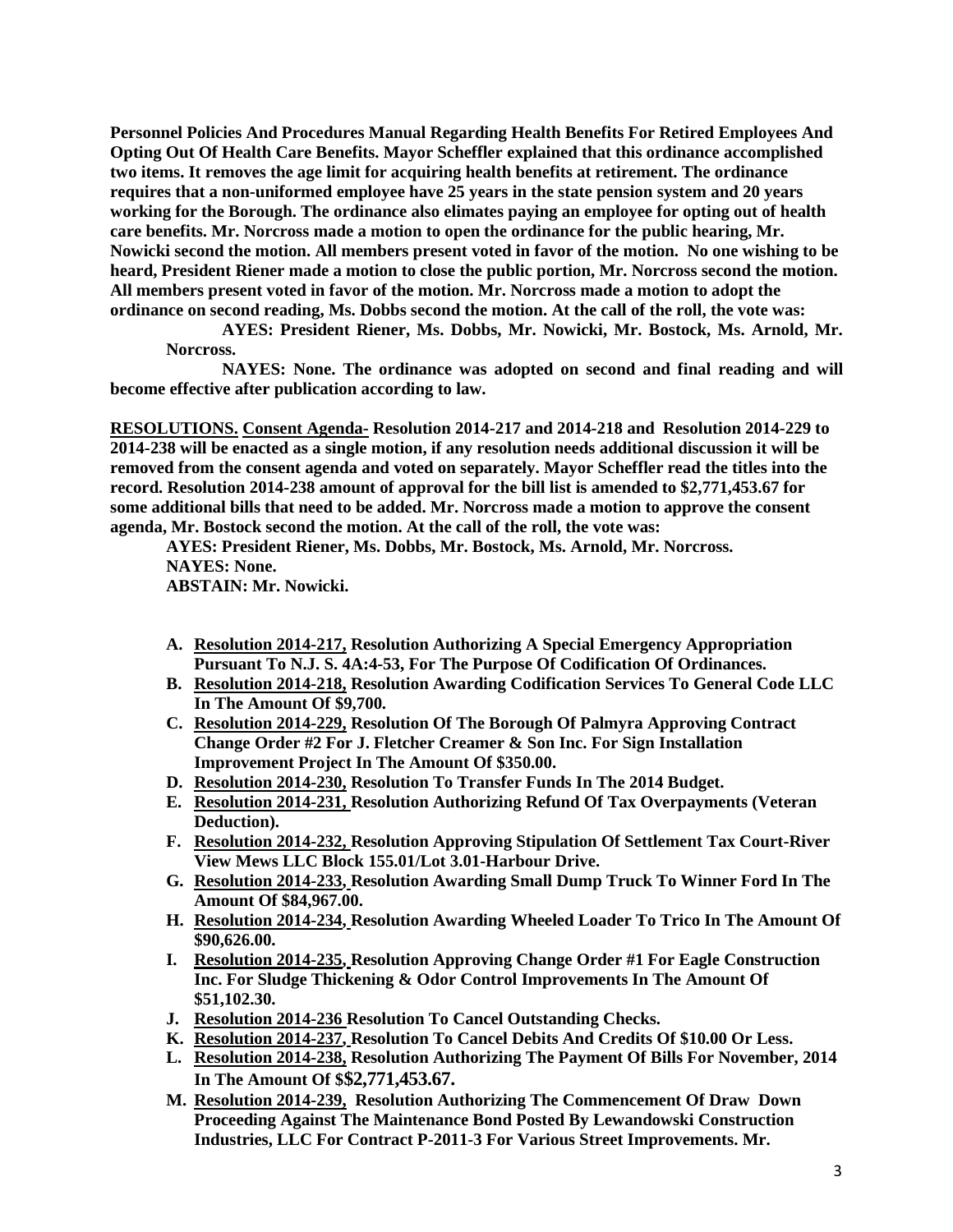**Rosenberg requested that this resolution be faxed and sent overnight mail to the bonding company. President Riener made a motion to approve the resolution, Mr. Nowicki second the motion. At the call of the roll, the vote was:**

**AYES: President Riener, Ms. Dobbs, Mr. Bostock, Mr. Norcross. NAYES: None.**

#### **DISCUSSION ITEMS.**

**A. 2015 Caucus/Council Meeting Schedule. Mayor Scheffler inquired if council wanted to hold the second meeting in January, generally the reorganization meeting is the only one for the month. Mr. Nowicki inquired if council wanted to hold the meetings the night before election at 6pm instead of 7. Mayor Scheffler explained that she would like to see all the meetings start earlier at 6:30 if council members are available. The consensus of council was that they could start at 6:30pm.** 

**B. Veterans Medals Artwork-Mr. Gural discussed that he had sent a couple of different designs to council for their review. Mr. Norcross discussed that the words thank you for your service should be on the medals, like the county medals. Mr. Norcross prefers the round medals with the gold and black. Mr. Bostock inquired if the names were going to be engraved on the back of the medals. President Riener discussed that with the names on them, they would seem more personal, but that she defers to Mr. Norcross. Mr. Norcross explained that the military medals do not have a name on them. Mr. Gural will meet with Mr. McElwee and review the medals that the county hands out.** 

**C. Garozzo and Scimeca-door project. Mr. Gural explained that at the last meeting council approved a resolution rescinding resolution 2014-202 concerning additional work needed for the door project at Borough Hall. Mr. Rosenberg sent out another resolution for approval to accompany the other resolution. Mr. Rosenberg explained that the resolution rescinds the award granted in 2014-202. The Borough will have to rebid the project. Resolution 2014-240- Resolution Rescinding Resolution 2014-202, Mr. Norcross made a motion to approve the resolution, Mr. Bostock second the motion. At the call of the roll, the vote was:**

**AYES: President Riener, Ms. Dobbs, Mr. Nowicki, Mr. Bostock, Ms. Arnold, Mr. Norcross. NAYES: None.** 

**Mayor Scheffler announced that the Palmyra Cove Nature Park is holding a clean-up day on April 18th and is looking for volunteers for the spring clean-up. There will be a holiday movie at the community center on December 19th and the winners of the decorating house contest will be announced. Mayor Scheffler discussed that she attended a municipal law class last Saturday and that it was very informative about the different types of municipal governments in New Jersey. Mr. Norcross thanked everyone for helping with Santa Claus coming to town and that the football team and cheerleaders were present at the center. President Riener discussed that it was a wonderful event and well attend. Mr. Norcross recommend that Santa on the fire truck start earlier next year.** 

**ADMINISTRATOR REPORT. Mr. Gural discussed that the holiday schedule for the Borough, in lieu of Columbus Day off the employees will get off December 26th. The employees are also entitled to half a day Christmas Eve and half a day New Year's Eve. Traditional the employees work all day New Year's Eve and have off on Christmas Eve. The tax office and the administrator's office will be open till noon on Christmas Eve for residents. The League of Municipalities is holding classes for newly elected officials the dates will be emailed to all of council. Mr. Gural gave an update on the sewer charges. The tax/sewer office has received telephone calls about the recent back billing of properties that did not pay their sewer. The owners have been requested to write a letter to the Borough so that their concerns can be address. Mr. Gural will review the recent RFP's that were submitted for 2015. The expenses reports for the League of Municipalities are due this week to the finance office.**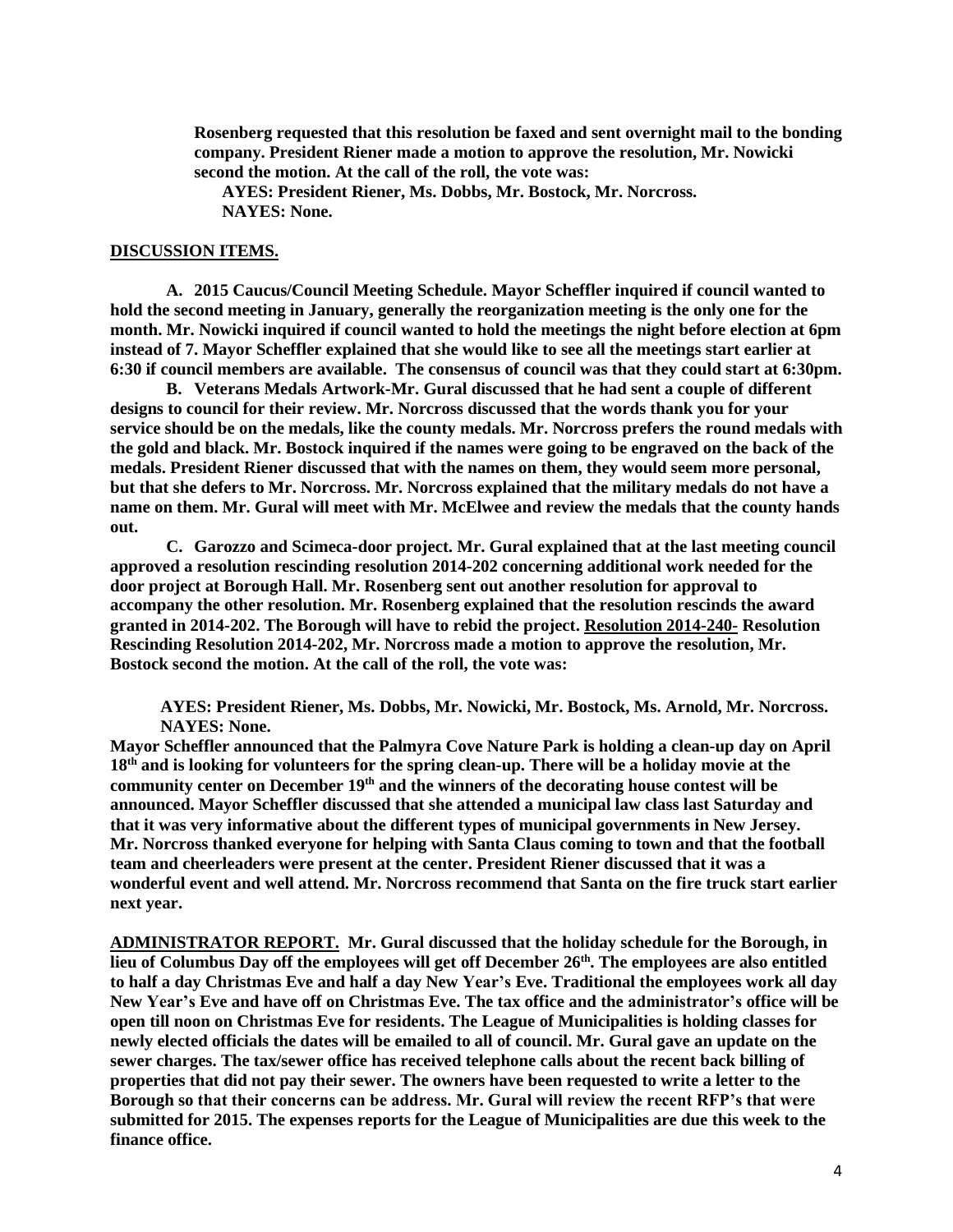**COMMITTEE REPORTS. Mayor Scheffler requested that council members let her know what committees they would like to sit on for the 2015. They are appointed at reorganization. Shade Tree- Mr. Nowicki reported that there are vacancies on the Shade Tree Advisory Board. Public Works/Sewer Department- Ms. Dobbs reported that the department monthly report was given to all of council and that it is available.** 

**Borough Flags- Mr. Bostock explained that he had requested that a resolution be approved at this meeting to allow the Borough Flags to be flown on Market Street and was advised that the sign ordinance would have to be amended. Mr. Bostock requested that it be on the agenda in February. Mr. Norcross discussed that Maple Shade has their municipal flag with a business name on the bottom of it. President Riener explained that she does not think that the sign ordinance has to be changed since it is a Borough flag. Mayor Scheffler will contact Mrs. Kilmer, zoning officer about the ordinance.** 

**Cameras- Mr. Bostock discussed that there was an article in the Inquirer about Riverside Township and Burlington City using cameras to monitor activity around the town. They are able to move the cameras as needed. According to the article the towns obtained the cameras with a grant. Mr. Bostock gave a copy of the article to Mr. Gural so that he can review the grants and camera needs with Chief Pearlman. Chief Pearlman explained that the cameras were a major investment by the towns and that there is no grant funding available. Mayor Scheffler requested that Mr. Gural contact Dave Gerkens from CGP & H about the possibility of a grant for the cameras.** 

**Board of Education/River Route- Ms. Arnold reported that the sport teams were recognized at the board meeting for December and the younger kids sang a song. The River Route Committee is working on bike safety along the river route and the Burlington County Sheriff will be reaching out to Chief Pearlman about the Route 130 Corridor. Mr. Norcross commented that the board meeting was outstanding and that there were about 300 students in attendance.** 

**Public Safety-Public Events- Mr. Norcross read from the police report there were 6511.7 miles patrolled and zero burglaries and zero robberies. in November, 65 criminal cases and 19 criminal complaints. Mr. Norcross thanked Chief Pearlman and his department for being more proactive the last four years and that the department is in excellent shape.**

**Construction/Land Use Board-President Riener reported that the Construction Office report is on file and that all councilmembers have been given a copy. President Riener expressed her thanks to Mrs. Kilmer for all of her hard work and also to Mr. Austin for his work as deputy code enforcement.** 

**PUBLIC COMMENTS. Mr. Norcross made a motion to open the meeting to the public, Mr. Nowicki second the motion. All members present voted in favor of the motion.**

**Mr. Leach-West Henry Street discussed that he has had an issue with his tree and sidewalk that he has been trying to resolve for over a year. His concrete contractor will not fix the sidewalk due to the tree uplifting the slabs. Mayor Scheffler explained that the Shade Tree Committee and Mr. Gural looked at the tree and that it is not a tripping issue. Mr. Leach explained that the tree was straight and is now leaning towards his house. The curbs cannot be cut and repaired due to the roots of the tree. Mr. Leach explained that he submitted pictures of the pavement raised. Mr. Gural discussed that he had requested Mr. Austin to look at the tree and sidewalk and that it did not pose a hazardous. Mr. Gural did not authorize the tree to be removed. Mr. Leach explained that he could not sell his house with the sidewalk raised. Mayor Scheffler discussed that the Shade Tree Committee would monitor the work to see if the roots could be shaved down if the contractor lifts the slabs. Mr. Rosenberg explained that the Shade Tree Committee will make a determination if the roots can be shaved, but the repair of the sidewalk is the responsibility of the homeowner. President Riener discussed that the sidewalk ordinances has been updated to attempt to help the homeowners if a Borough tree is causing a problem. Mr. Leach stated that he**